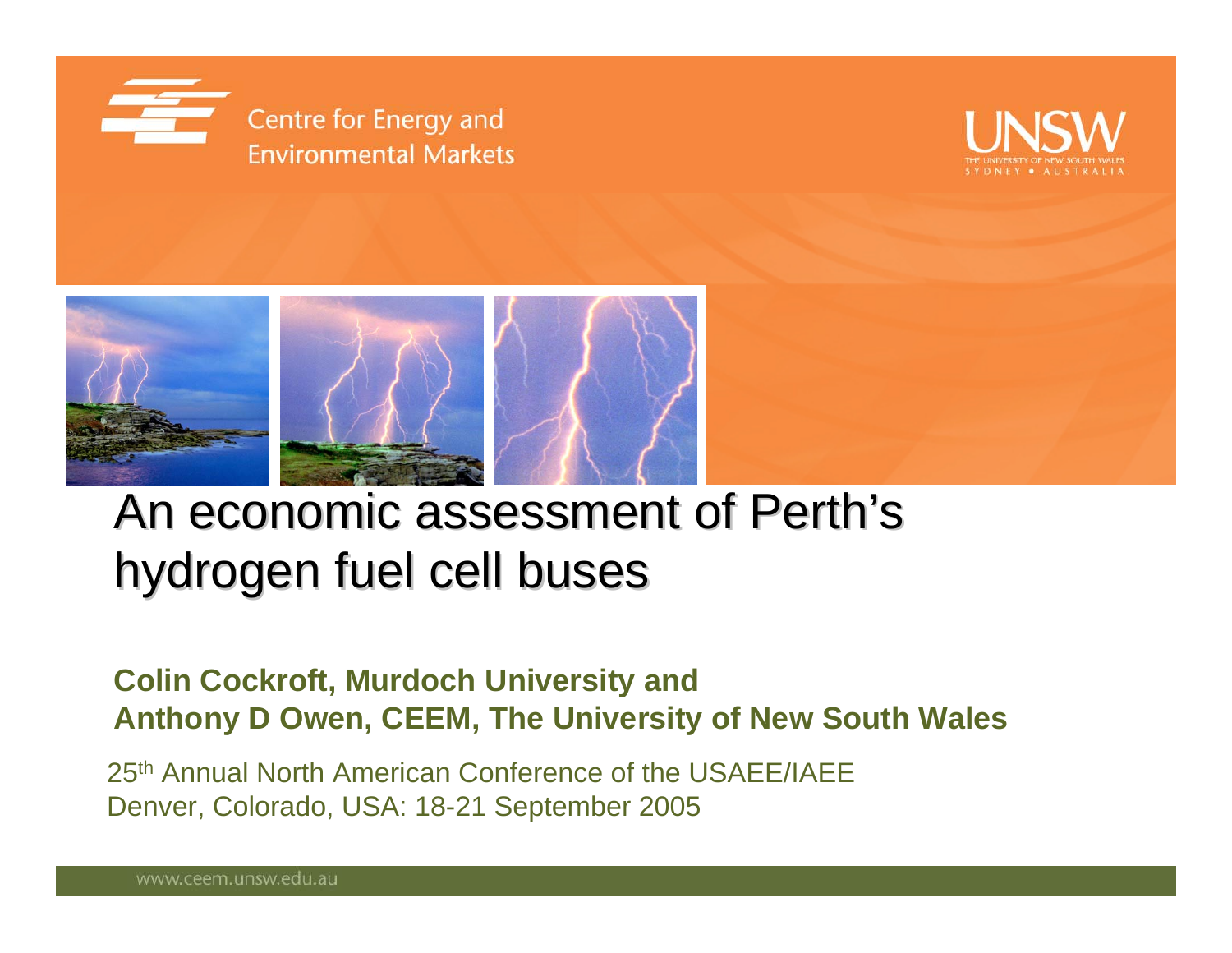



#### **Sustainable Transport Energy for Perth (STEP)**

### **WA Government Funded2 Year evaluation of Daimler Chrysler fuel cell powered buses**











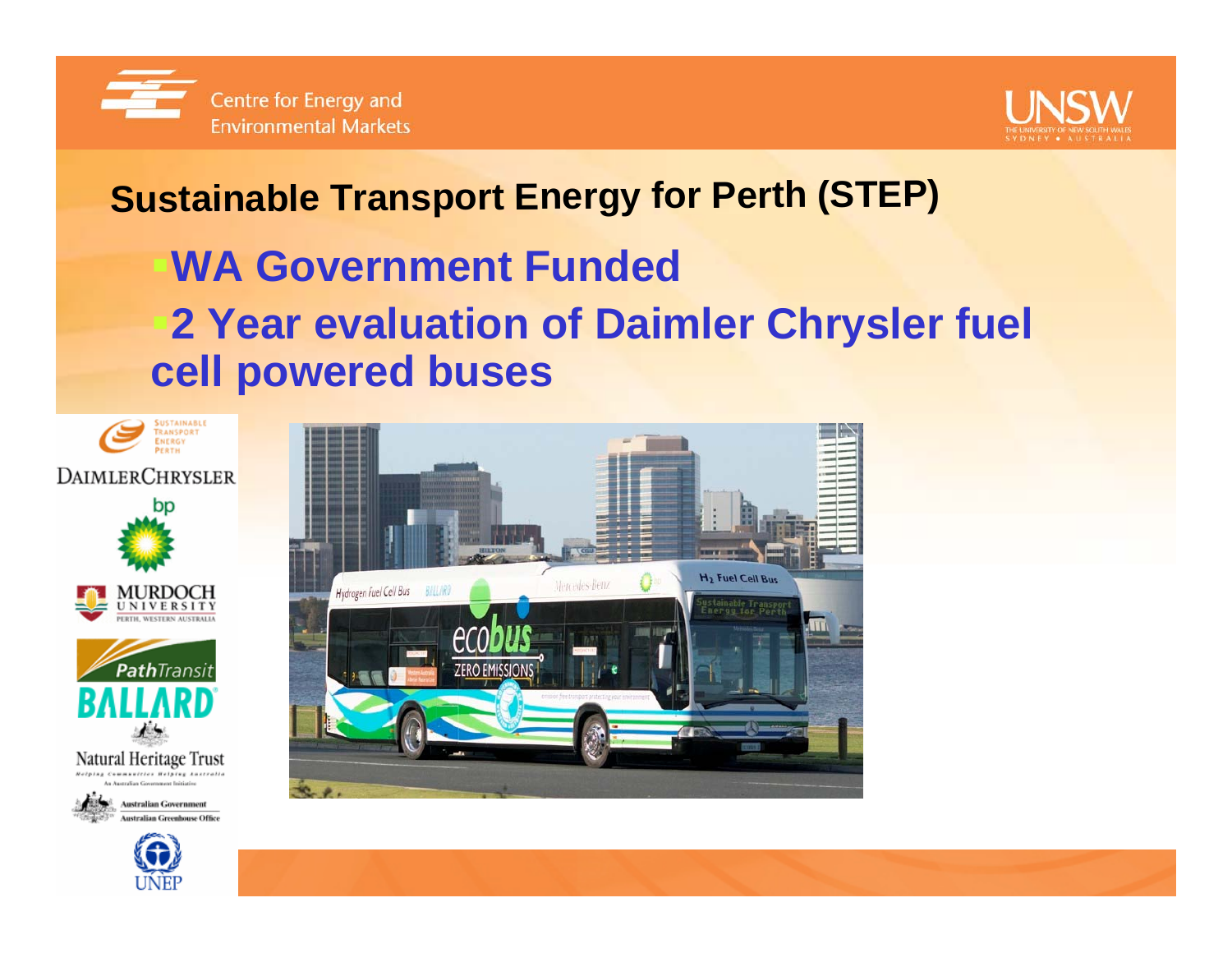



# Perceived Advantages

- **Reduced Air Pollution**
- en<br>1970 **Reduced Greenhouse Gases**
- **Sustainable transport fuel**
- **Reduced dependence on imported** sources of energy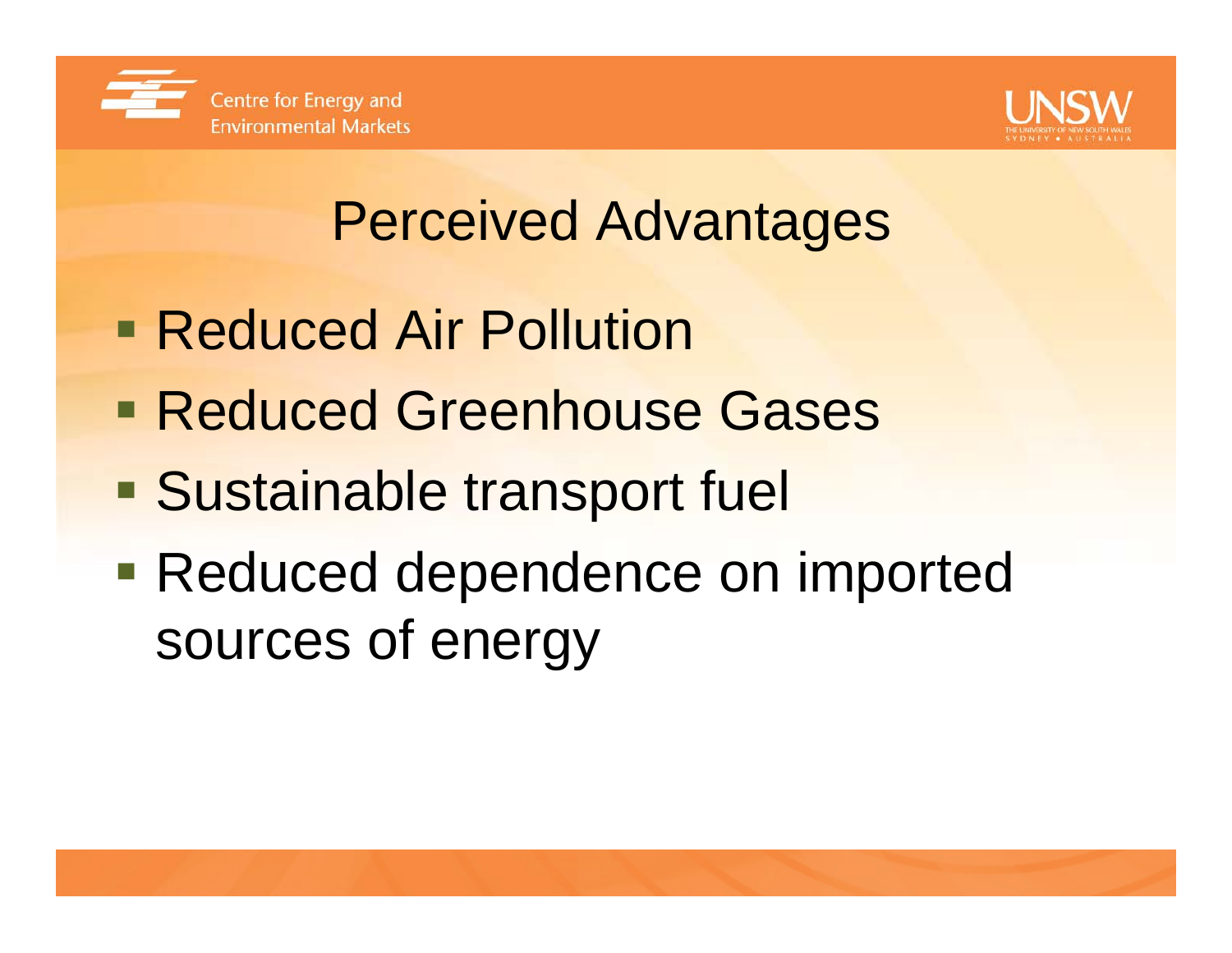

П



# Societal Life Cycle Costs

- **Total Societal Life Cycle Costs (\$/vehicle)**
- **Initial cost of vehicle (before tax)**

=

- **+ PVLC (fuel + non-fuel operation and** maintenance)
- $\blacksquare$  + PVLC (full fuel cycle air pollutant damages + GHG emissions damage)
- $\blacksquare$  + PVLC (full fuel cycle subsidies full fuel cycle taxes).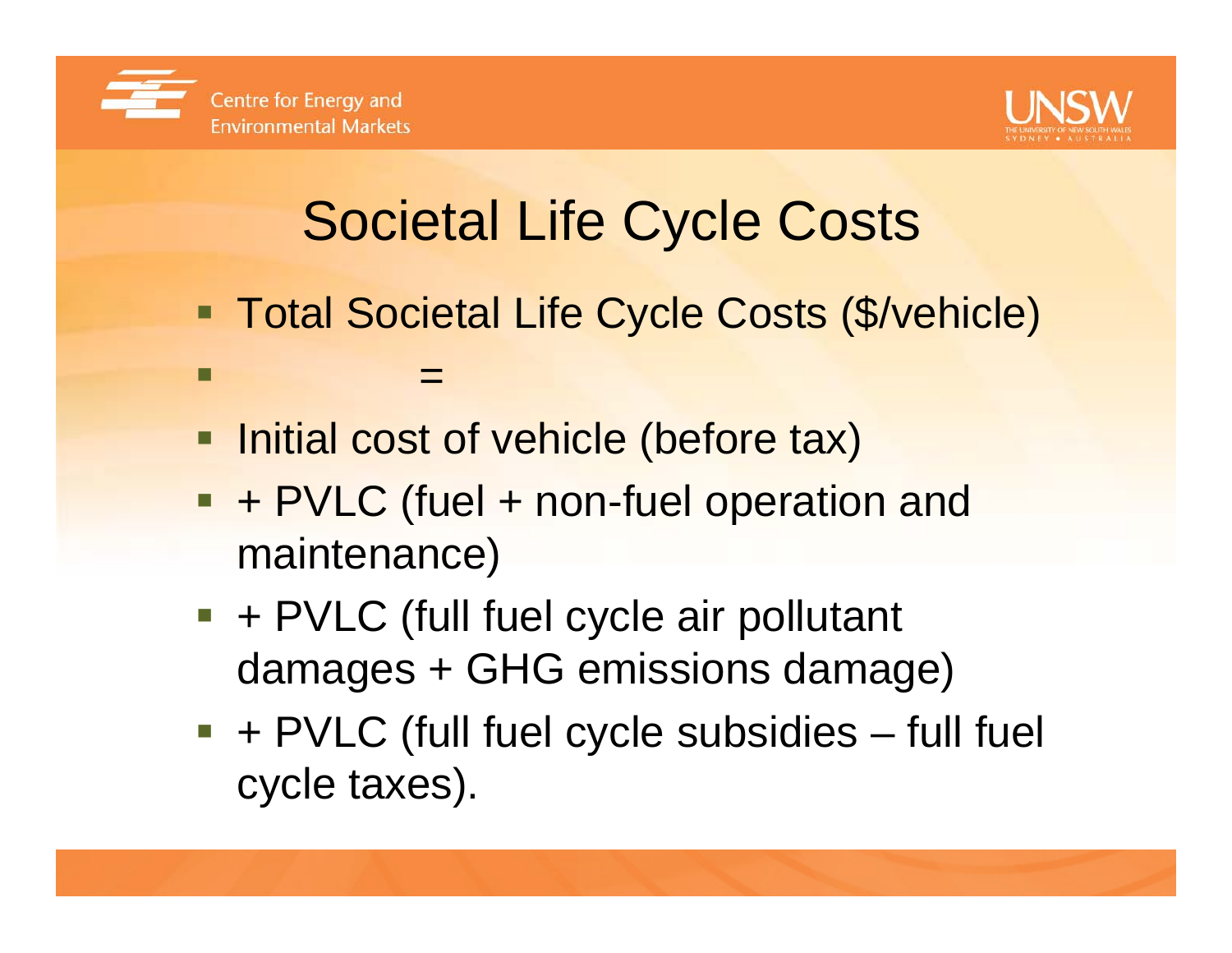



# Method

- Capital Costs
	- Diesel
	- CNG
	- Fuel Cell Full economies of scale
- **Fuel Costs** 
	- $\mathcal{L}_{\mathcal{A}}$ – Steam Methane Reforming
	- $\mathcal{L}_{\mathcal{A}}$ Onshore Wind and Electrolysis
	- $\mathcal{L}_{\mathcal{A}}$ Mature industry assumptions
- **Externalities**
- Oil Supply Insecurity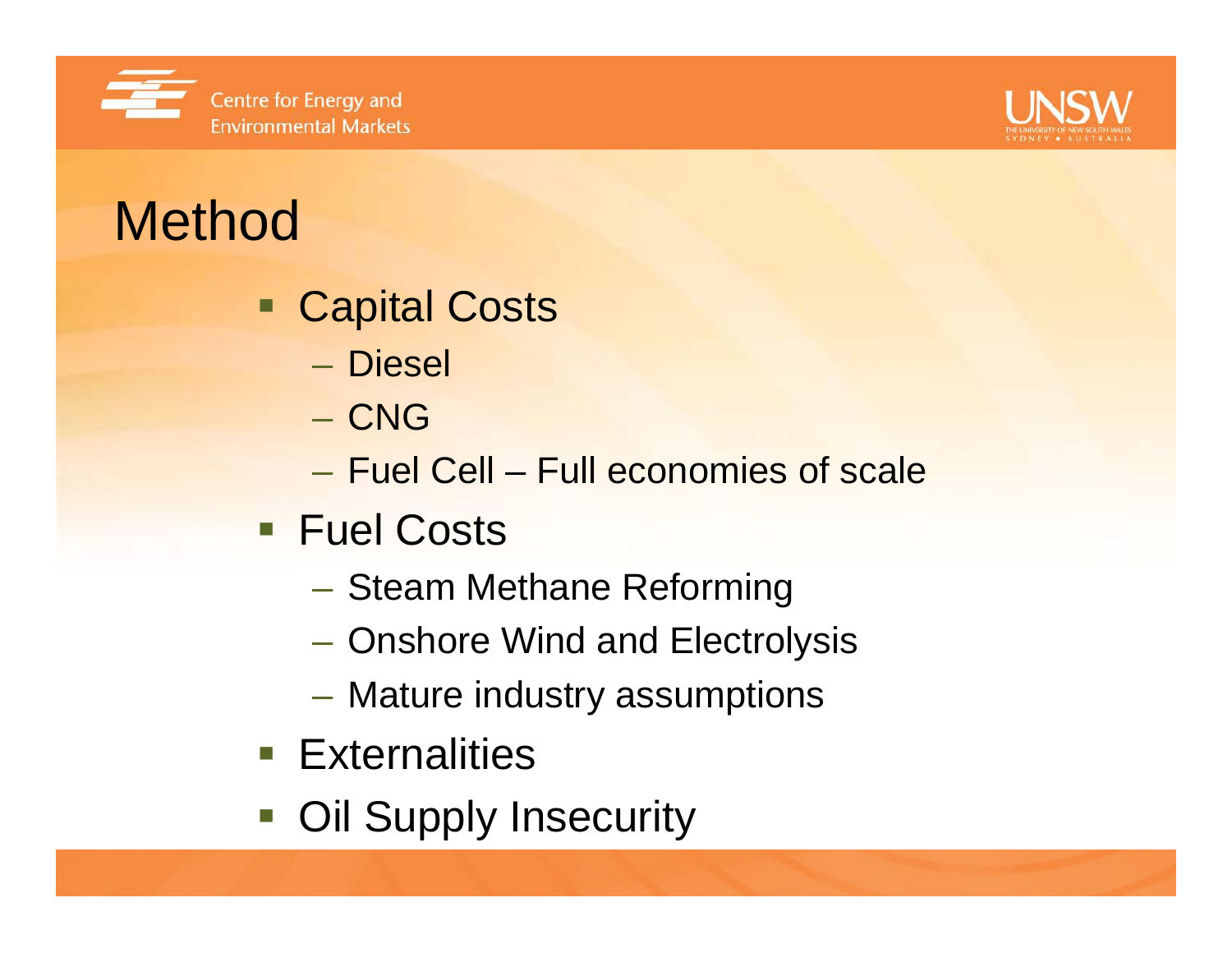



## Hydrogen Supply Cost Projections (\$US)

| <b>Technology</b>        | <b>Future</b>                | <b>Fuel cost</b> | Other prod.               | <b>Transport</b>   | <b>Refuelling</b> | <b>Future</b>            |
|--------------------------|------------------------------|------------------|---------------------------|--------------------|-------------------|--------------------------|
|                          | fuel/elec.<br>resource price | (US\$/GJ)        | <b>Costs</b><br>(US\$/GJ) | costs<br>(US\$/GJ) | (US\$/GJ)         | supply cost<br>(US\$/GJ) |
| Gasoline/diesel          | $$25-29/bbl$                 | $4 - 5$          | $\overline{2}$            | $\leq$             | $\overline{2}$    | $8 - 10$                 |
| Natural gas              | $$3-4/GJ$                    | $3-4$            | n/a                       | $\leq$ 1           | $\overline{4}$    | $7-9$                    |
| $H_2$ (gas) $CO_2$ seq.  | $$3-5/GJ$                    | $3.8 - 6.3$      | $1.2 - 2.7$               | $\overline{2}$     | $5 - 7$           | $12 - 18$                |
| $H_2$ (coal) $CO_2$ seq. | $$1-2/GJ$                    | $1.3 - 2.7$      | $4.7 - 6.3$               | $\overline{2}$     | $5 - 7$           | $13-18$                  |
| $H2$ (biomass)           | $$2-5/GJ$                    | $2.9 - 7.1$      | $5-6$                     | $2 - 5$            | $5 - 7$           | $14 - 25$                |
| $H_2$ (wind-onshore)     | $3-4c/kWh$                   | $9.8 - 13.1$     | 5                         | $2 - 5$            | $5 - 7$           | $22 - 30$                |
| $H_2$ (wind-offshore)    | $4-5.5c/kWh$                 | $13.1 - 18.0$    | 5                         | $2 - 5$            | $5 - 7$           | 27-37                    |
| $H_2$ (solar-thermal)    | $6-8c/kWh$                   | 19.6-26.1        | 5                         | $2 - 5$            | $5 - 7$           | $32 - 42$                |
| $H2$ (solar PV)          | $12-20c/kWh$                 | 39.2-65.4        | 5                         | $2 - 5$            | $5 - 7$           | 52-82                    |
| $H_2$ (nuclear)          | $2.5 - 3.5c/kWh$             | $8.2 - 11.4$     | 5                         | $\overline{2}$     | $5 - 7$           | $20 - 27$                |
| $H2$ (HTGR cogen.)       | n/a                          | n/a              | $8-23$                    | $\overline{2}$     | $5 - 7$           | $15 - 32$                |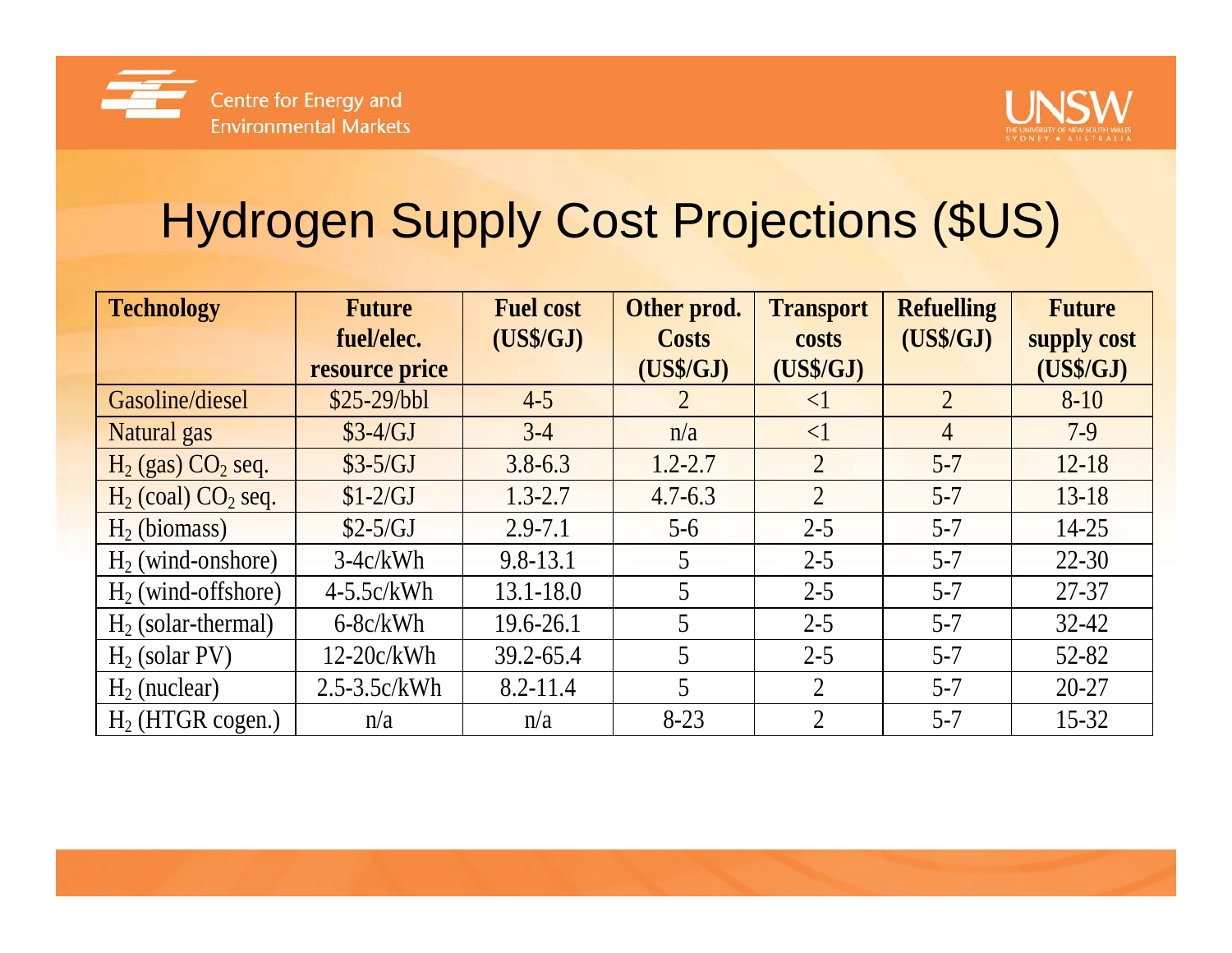



## **Scenarios**

- Base Case
- Scenario 1
	- Diesel and CNG costs increase by 3% per annum
- **Scenario 2** 
	- Discount rate of 3%
- **Scenario 3** 
	- $\mathcal{L}_{\mathcal{A}}$ Oil price of US\$50/bbl
- **Scenario 4** 
	- Break even fuel costs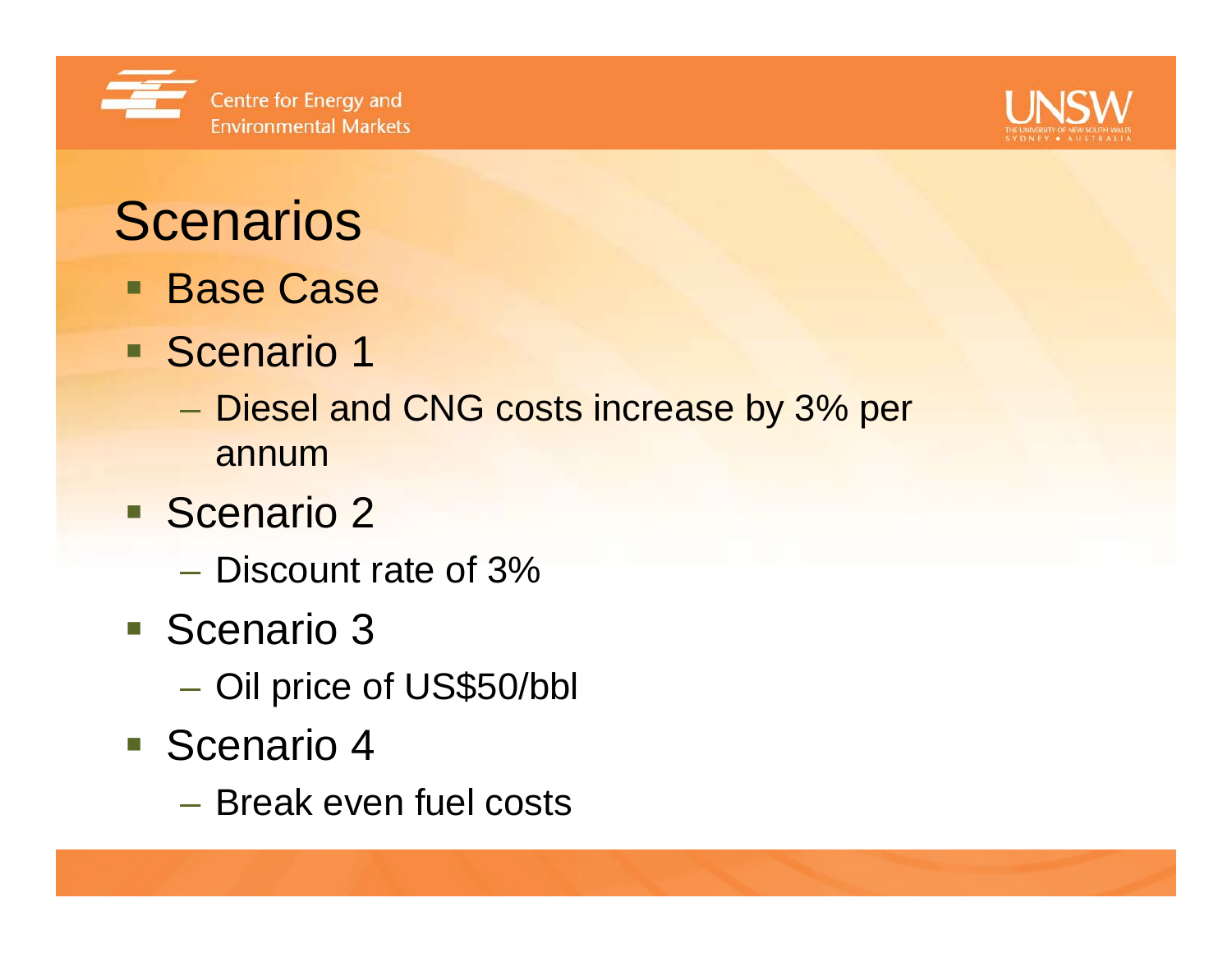



#### **Results \$0 \$200 \$400 \$600 \$800 \$1,000 \$1,200 ThousandsC D FC (NG) FC (W) GHGAPMaintFuelCapital** Base Case 7% discount rate

#### Scenario 2







Scenario 3